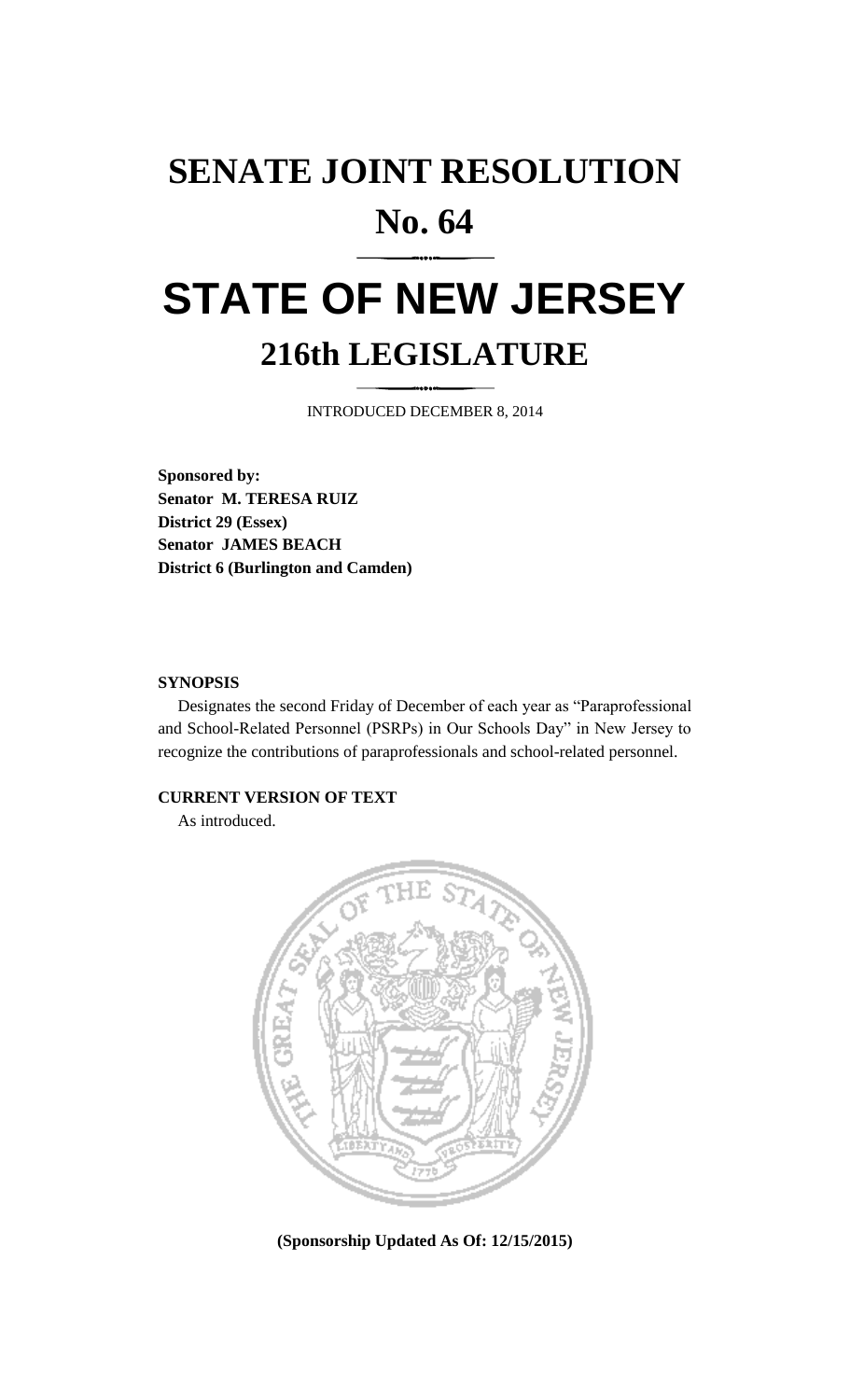**A JOINT RESOLUTION** designating the second Friday in December of each year as "PSRPs in Our Schools Day" in the State of New Jersey to recognize the contributions of paraprofessionals and school-related personnel. **WHEREAS,** Paraprofessionals and School-Related Personnel (PSRPs), which include instructional and non-instructional aides, bus drivers, and cafeteria, custodial, maintenance, and grounds staff, provide valuable services within the State's schools, including: one-on-one or small-group tutoring for students; assisting with classroom management; acting as a translator; providing instructional support; supervising students during non-instructional times; preparing and serving nutritious meals; maintaining a clean, safe, and attractive learning environment; and assisting in the transportation of students to and from school; and **WHEREAS,** Paraprofessionals and School-Related Personnel (PSRPs), through their direct and indirect involvement with students, play a critical role in facilitating communication between students, teachers, and parents; and **WHEREAS,** Each serves as an essential member of the education team on which he works and is relied upon heavily by other members of his team; and **WHEREAS,** By providing direct and indirect support to students, PSRPs enable teachers and other educators to better enhance the effectiveness of their classrooms and schools; and **WHEREAS,** While the tireless and dedicated work of PSRPs may often go unheralded, their efforts empower students to achieve greater success in their studies and development; and **WHEREAS,** It is both fitting and proper that the State recognize the many contributions of PSRPs in our schools; now, therefore, **BE IT RESOLVED** *by the Senate and General Assembly of the State of New Jersey:* 1. The second Friday in December of each year is designated as "PSRPs in Our Schools Day" in New Jersey in recognition of the valuable services paraprofessionals and school-related personnel provide. 2. The Governor and the Legislature hereby recognize and commend PSRPs for their contributions and call upon the citizens of New Jersey to participate fittingly in the observance of "PSRPs in Our Schools Day."